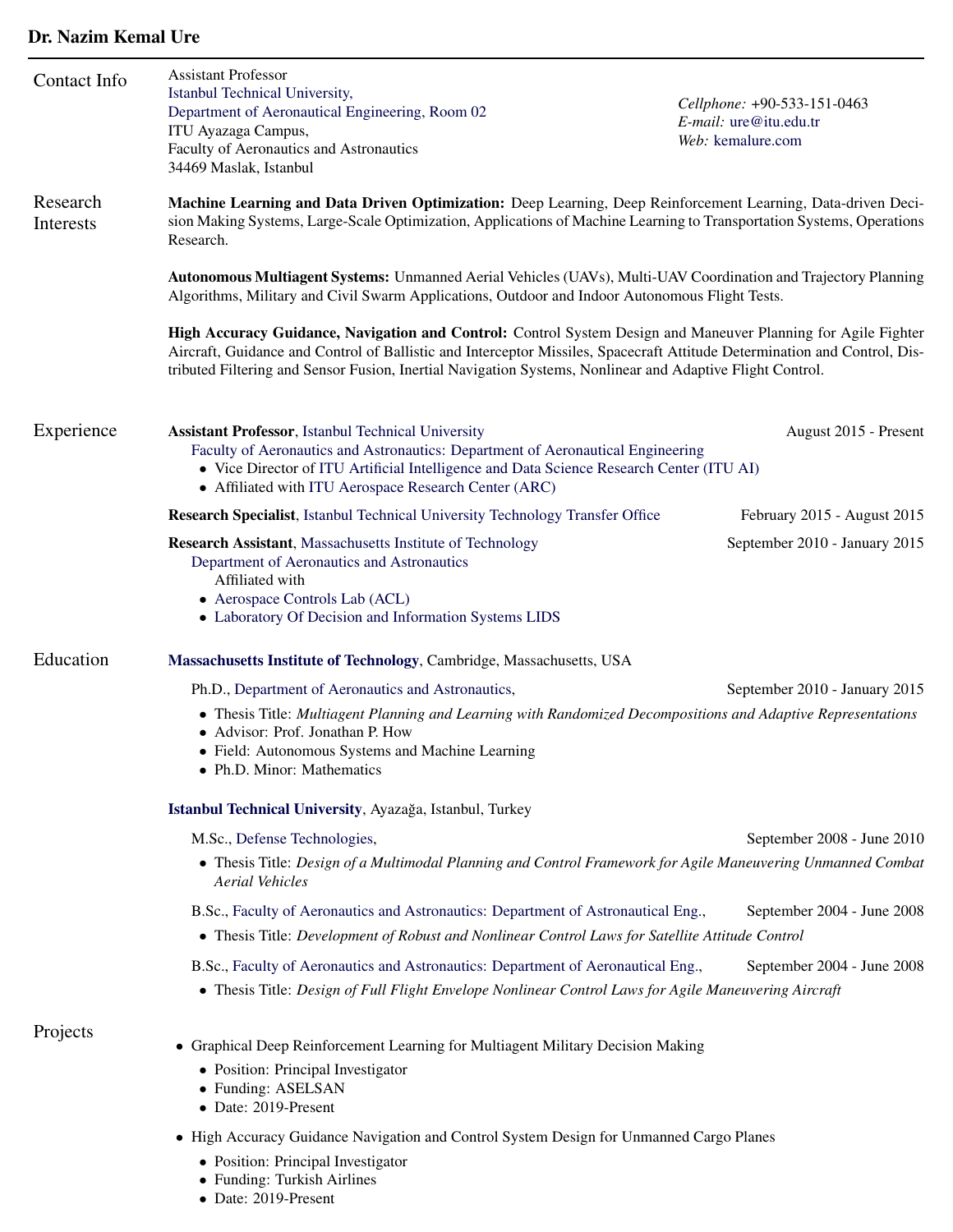- Retail Sales Prediction with Deep Learning
	- Position: Principal Investigator
	- Funding: Migros
	- Date: 2019-Present
- Deep Reinforcement Learning and Perception for Autonomous Driving
	- Position: Principal Investigator
	- Funding: Eatron Technologies
	- Date: 2018-Present
- High Accuracy Guidance Navigation and Control System Design for Launch Vehicles
	- Position: Principal Investigator
	- Funding: Delta V
	- Date: 2019-Present
- Multi UAV Surveillance for Border Security Applications
	- Position: Principal Investigator
	- Funding: Milsoft
	- Date: 2018-Present
- Social Media Engagement Prediction With Deep Learning
	- Position: Principal Investigator
	- Funding: Lisa AI
	- Date: 2017-Present
- Decision Making Under Uncertainty and Deep Learning for Self-Driving Cars
	- Position: Principal Investigator
	- Funding: AVL
	- Date: 2018-2019
- Airline Operations Management Using Data-driven Optimization Methods
	- Position: Principal Investigator
	- Funding: General Electric Aviation
	- Date: 2018-Present
- Structural Health Monitoring and Failure Prediction with Deep Learning
	- Position: Principal Investigator
	- Funding: General Electric Power
	- Date: 2018-2019
- Deep Learning UAV Networks for Autonomous Forest Firefighting
	- Position: Principal Investigator
	- Funding: European Comission
	- Date: 2017-2019
- Fault Tolerant Control System Design for Fighter Aircraft with Probabilistic Sensor and Actuator Failure Models
	- Position: Principal Investigator
	- Funding: Turkish Aerospace Industries (TAI)
	- Date: 2017-2019
- High Accuracy Guidance Navigation and Control System Design for Guided Munitions
	- Position: Principal Investigator
	- Funding: ASELSAN
	- Date: 2017-2018
- Autonomous Agile Maneuvering Control and Planning Systems for Unmanned Aerial Vehicles
	- Position: Principal Investigator
	- Funding: TUBITAK
	- Date: 2016-2018
- Combination of Probabilistic Trajectories (COPTRA)
	- Position: Researcher
	- Funding: European Comission
	- Date: 2016-2018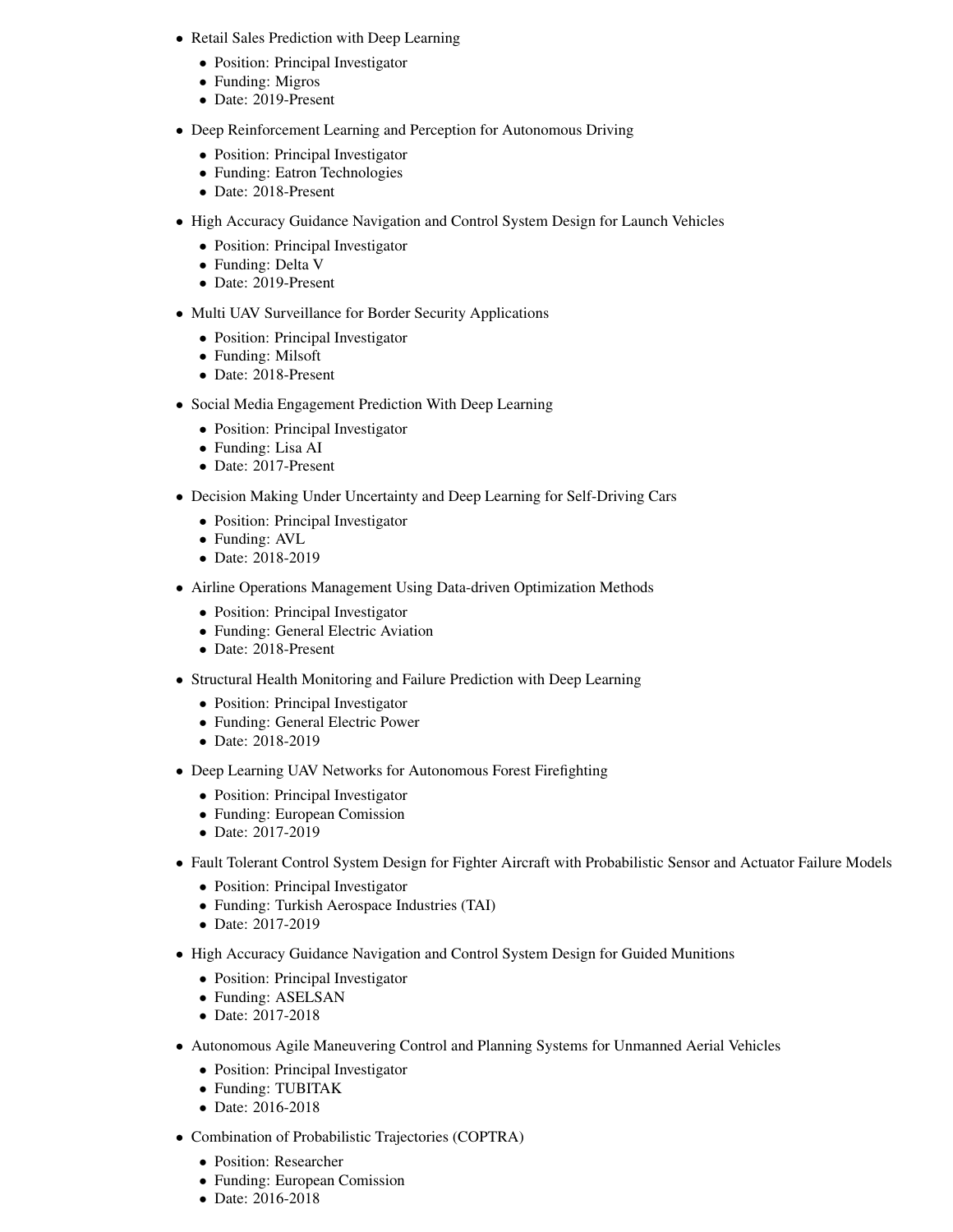- Threat Modeling for Missile Defense Systems
	- Position: Technical Lead
	- Funding: ASELSAN
	- Date: 2015-2017
- ITUDrone: UAV System for Campus Security
	- Position: Principal Investigator
	- Funding: ITU
	- Date: 2015-2016
- **IHATAR: UAV System for Crop Monitoring** 
	- Position: Principal Investigator
	- Funding: ITU
	- Date: 2015-2016
- Multiagent Planning and Learning Under Uncertainty with Applications to Forest Fire Modeling
	- Position: Lead Researcher
	- Funding: NASA
	- Date: 2013-2015
- Health-adaptive Multi-Vehicle Systems, Boeing Research and Technology, Researcher
	- Position: Lead Researcher
	- Funding: Boeing
	- Date: 2010-2015
- High Accuracy Platform Development for Nano Satellites with Attitude Control
	- Position: Researcher
	- Funding: TUBITAK
	- Date: 2009-2010

Book Chapters Journal Papers

- [1] Ure, N. K., Chowdhary, G., How, J. P., Vian, J., Multi-Agent Planning for Persistent Surveillance, in the book Decision Making Under Uncertainty, Edited by Mykel J. Kochenderfer. MIT Press 2015.
- [2] Mohtashamkhani, M., Gahsemzadeh, L., Vahidnia, S., Ozturk, Y. E., Yuvakalioglu, M., Akin, S., Ure, N. K., Deep Learning Based Crack Detection with Applications to Structural Health Monitoring of Gas Turbines, Structural Health Monitoring, 2019.
- [3] Yildiz, A., Akcal, M. U., Hostas, B., Ure, N. K., Switching Control Architecture with Parametric Optimization for Aircraft Upset Recovery, AIAA Journal of Guidance Navigation and Control, 2019.
- [4] Akcal, M. U., Ure, N. K., Predictive Missile Guidance with Online Trajectory Learning, Defence Science Journal, 2017
- [5] Ure, N. K., Computationally Efficient Assessment of Fighter Aircraft Mission Survivability with Probabilistic Graphical Models,Journal of Aeronautics and Space Technologies, 2017
- [6] Omidshafiei S., Agha-mohammad A., Chen Y. F., Ure N. K. , How J. P., Vian J., Surati R., , "Measurable Augmented Reality for Prototyping Cyberphysical Systems: A Robotics Platform to Aid the Hardware Prototyping and Performance Testing of Algorithms," in IEEE Control Systems, vol. 36, no. 6, pp. 65-87, Dec. 2016.
- [7] Yuksek, B., Ure, N. K. Caliskan, F., Inalhan G., "Fault Tolerant Heading Control System Design for Turac Unmanned Aerial Vehicle", Transactions of the Institute of Measurements and Control (TIMC), 2016.
- [8] Yuksek, B., Ure, N. K. " Optimization of Allocation and Launch Conditions of Multiple Missiles for Three Dimensional Collaborative Interception of Ballistic Targets", International Journal of Aerospace Engineering, Special Issue on Recent Advances on Aerospace Controls, 2016.
- [9] Pasaoglu, C., Baspinar, B., Ure, N. K., Inalhan, G., Hybrid Systems Modelling and Automated Air Traffic Control for Three Dimensional Separation Assurance, Journal of Aerospace Engineering, 2015
- [10] Ure, N. K., Chowdhary, G., How, J. P., Vian, J. Health Aware Planning Under Uncertainty for Collaborating Heterogeneous Teams of Mobile Agents. Unmanned Systems, 2015.
- [11] Ure, N. K., Chowdhary, G., Chen, S., How, J. P., Vian, J., Distributed Learning for Planning Under Uncertainty Problems with Heterogeneous Teams, Journal of Intelligent & Robotic Systems, 2014.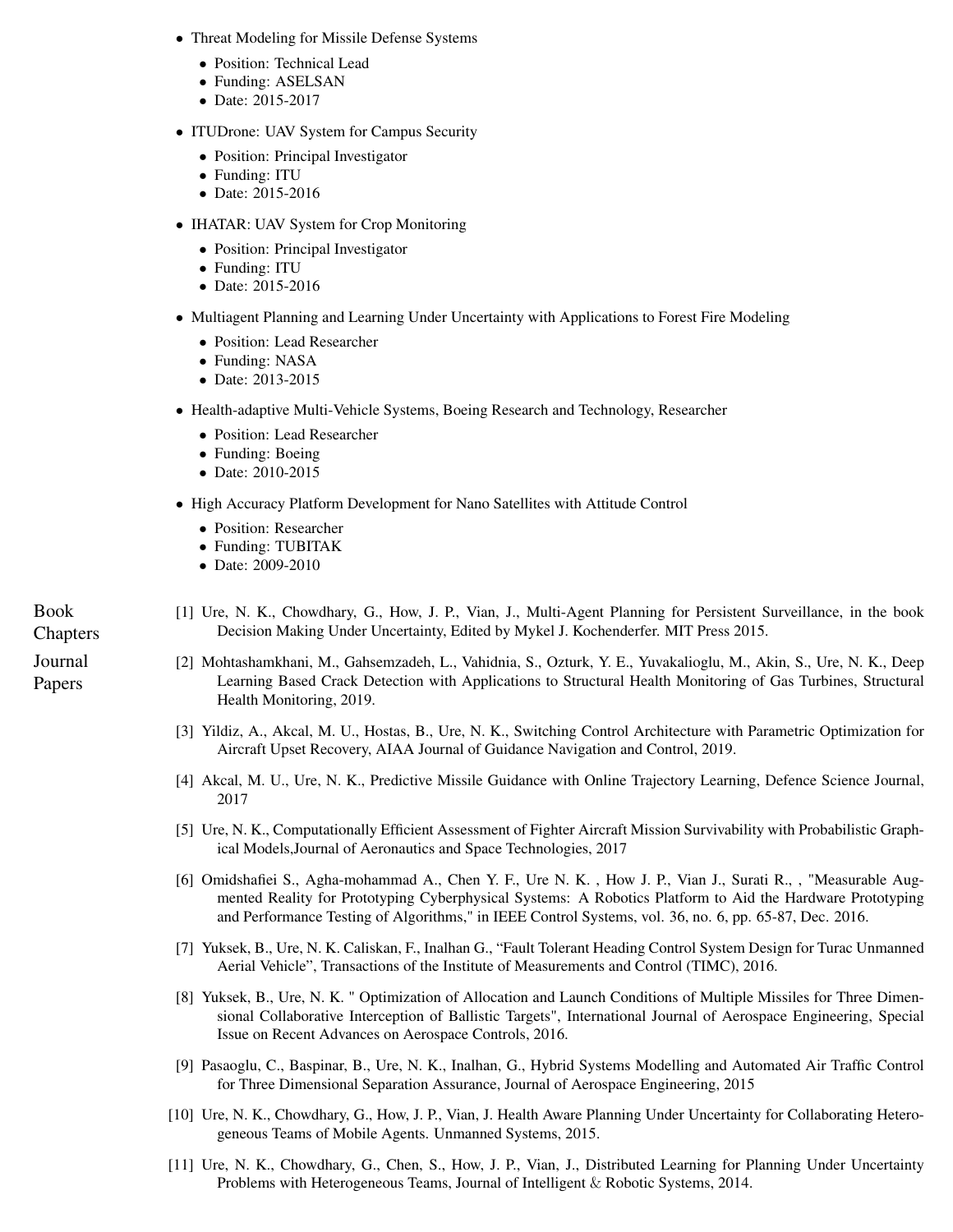- [12] Ure, N. K., Chowdhary, G., Toksoz, T., How, J. P., Vavrina, M., Vian, J. Automated Battery Management System for Enabling Multi-UAV Persistent Missions. IEEE Transacation on Mechatronics, 2013.
- [13] Ure, N. K., Inalhan G., Autonomous Control of Unmanned Combat Air Vehicles: Design of a Multimodal Control and Flight Planning Framework for Agile Maneuvering, IEEE Control Systems Magazine, 32(5) 74-95. 2012.
- [14] Koyuncu, E., Ure, N. K., Inalhan G., Integration of path/maneuver planning in complex environments for agile maneuvering UCAVs, Journal of Intelligent & Robotic Systems, 57(1) 143-170. 2010.

Conference Publications

- [15] Bicer, Y., Alizadeh, A., Ure, N. K., Erdogan, A., Kizilirmak, O., Sample Efficient Interactive End-to-End Deep Learning for Self-Driving Cars with Selective Multi-Class Safe Dataset Aggregation, IEEE International Conference on Intelligent Robots and Systems (IROS), 2019.
	- [16] Alizadeh, A., Moghadam, M., Bicer, Y., Ure, N. K., Yavas, M. U., Kurtulus, C., Tactical Lane Changing with Deep Reinforcement Learning in Dynamic and Uncertain Traffic Scenarios, IEEE Intelligent Transportation Systems Conference (ITSC), 2019.
	- [17] Ure N. K., Yavas, M. U., Alizadeh, A., Kurtulus, C., Enhancing Situational Awareness and Performance of Adaptive Cruise Control through Model Predictive Control and Deep Reinforcement Learning, IEEE Intelligent Vehicles Conference (IV), 2019.
	- [18] Sahin, C., Eroglu, B., Ure, N. K., Kurt, H. B., Deep Recurrent and Convolutional Networks for Robust Fault Tolerant Autonomous Landing Control System Design Under Severe Conditions, AIAA Scitech, 2019.
	- [19] Bicer, Y., Moghadam, M., Sahin, C., Eroglu, B., Ure, N. K., Vision-based UAV Guidance for Autonomous Landing with Deep Neural Networks, AIAA Scitech, 2019.
	- [20] Yildiz, A., Ure, N. K., Inalhan, G., Online Algorithm for Optimizing Invariant Conditions for Procedural Nonlinear Constrained Hybrid Systems, American Control Conference, 2018.
	- [21] Moghadam, M., Ure, N. K., Inalhan, G., Autonomous Execution of Aircraft Supermaneuvers with Switching Nonlinear Backstepping Control, AIAA Science and Technology Forum and Exposition, 2018.
	- [22] Yildiz, A., Akcal, U. M., Hostas, B., Ure, N. K., Inalhan, G., Finite State Automata Based Approach to Autonomous Stall and Upset Recovery for Agile Aircraft , AIAA Guidance Navigation and Control Conference, AIAA Science and Technology Forum and Exposition, 2018.
	- [23] Yuksek, B., Ure, N. K., Inalhan, G., Cooperative Interception of a Highly Manoeuvrable Aerial Target, AIAA Guidance Navigation and Control Conference, AIAA Science and Technology Forum and Exposition, 2018.
	- [24] Akcal, U. M., Hostas, B., Ure, N. K., Inalhan, G., Recoverability Envelope Analysis of Nonlinear Control Laws for Agile Maneuvering Aircraft, AIAA Guidance Navigation and Control Conference, AIAA Science and Technology Forum and Exposition, 2018.
	- [25] Hasanzade, M., Herekoglu O., Ure, N. K., Koyuncu, E., Yeniceri, R. and Inalhan, G., Localization and Tracking of RF Emitting Targets with Multiple Unmanned Aerial Vehicles in Large Scale Environments with Uncertain Transmitter Power, 2017 International Conference on Unmanned Aircraft Systems (ICUAS), June 13-16, 2017, Miami, FL, USA.
	- [26] Akcal, U. M., Yuksek. B., Ure, N. K., Modeling and Simulation of Aerobee-150A Sounding Rocket, AIAA Modeling and Simulation Technologies Conference, AIAA Science and Technology Forum and Exposition, 2017.
	- [27] Tarhan, F. A, Hasanzade, M. Çetin, A., Biçer, Y., Ure, N. K., Koyuncu, E., Yeniçeri, R. ˙Inalhan, G., Kampüs ˙IHA: 4G ¸Sebeke Destekli Kampüs Güvenligi Artırma Projesi, Otomatik Kontrol Türk Milli Komitesi Ulusal Toplantısı ˘ (TOK), İstanbul, Türkiye, 2017.
	- [28] Hasanzade, M., Herekoğlu, Ö., Biçer, Y., Ure, N. K., Koyuncu, E., Yeniçeri, R. İnalhan, G., Belirsiz Verici Gücünde RF Sinyal Yayan Kaynakların ˙Insansız Hava Araçları ile Geni¸s Ölçekli Ortamda Konumunun Tespiti, Otomatik Kontrol Türk Milli Komitesi Ulusal Toplantısı (TOK), İstanbul, Türkiye, 2017.
	- [29] Baspinar, B., Ure, N. K., Koyuncu, E., Inalhan, G., Analysis of delay characteristics of European air traffic through a data-driven airport-centric queuing network model. IFAC-PapersOnLine, 49(3), 359-364, 2016.
	- [30] Ure, N. K., Inalhan G., Predictive Missile Guidance for Agile Targets with Stochastic Hybrid Dynamics, IEEE Aerospace Conference, Big Sky MT, 2016.
	- [31] Baspinar, B., Pasaoglu, C., Ure, N. K., Inalhan, G., , Infrastructure Development for Ground-Based Separation Assurance with Optional Automation, ATACCS, 2015.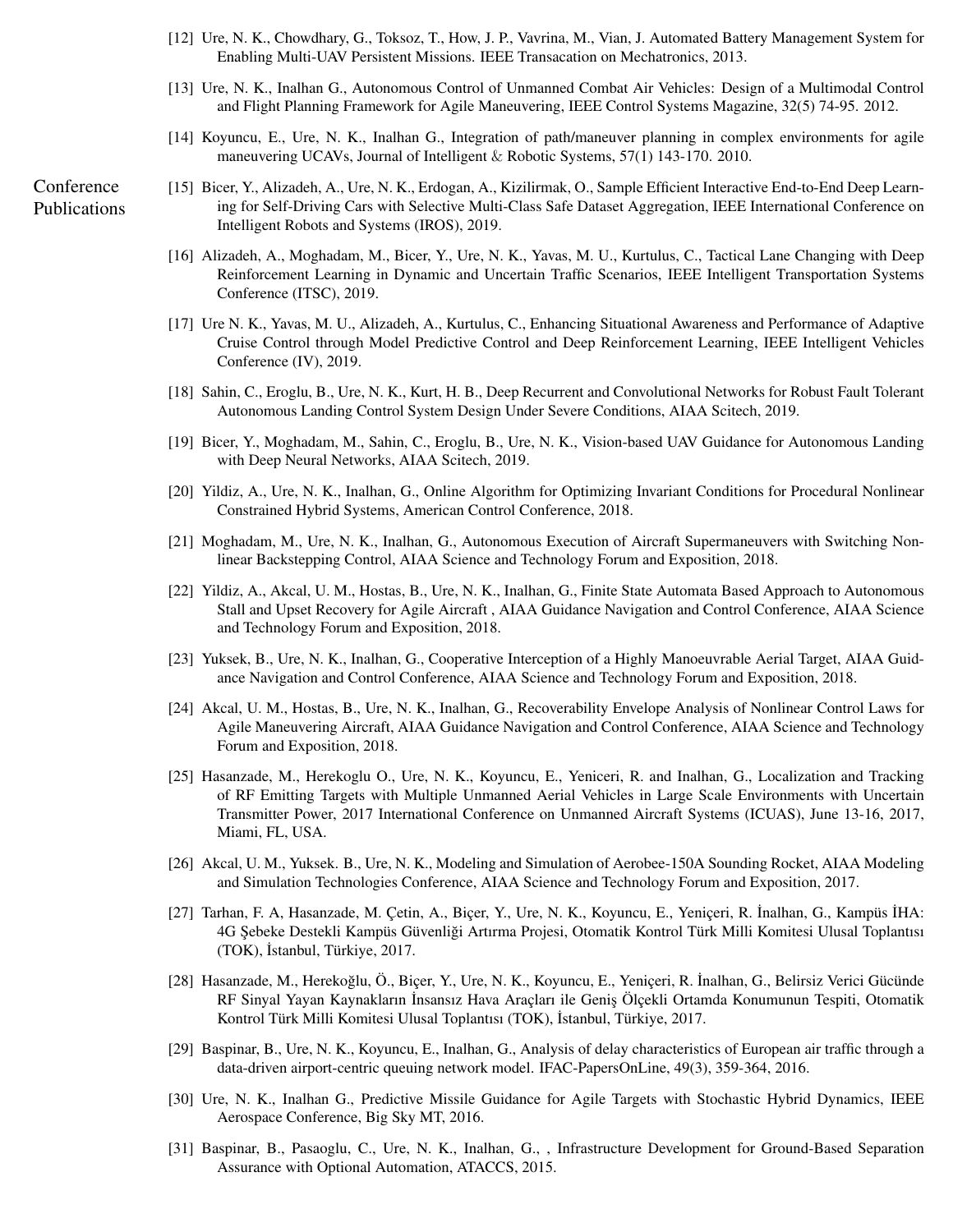- [32] Ure N. K., Omidshafiei S., Lopez B., Agha-mohammad A., How J. P., Vian J., Online Heterogeneous Multiagent Learning Under Limited Communication with Applications to Forest Fire Management, IROS, Hamburg, Germany, 2015.
- [33] Yüksek. B., Üre N. K., Çalı¸skan F., ˙Inalhan G., "TURAÇ ˙Insansız Hava Aracı için Arıza Toleranslı Yönelme Açısı Kontrol Sistemi Tasarımı", Otomatik Kontrol Türk Milli Komitesi Ulusal Toplantısı (TOK), Denizli, Türkiye, 2015.
- [34] Ure N. K., How J. P., Vian J., Randomized Coordination Discovery for Scalable Multiagent Planning, AAMAS, 2015.
- [35] Omidshafiei S., Agha-mohammad A., Chen Y. F., Ure N. K. , How J. P., Vian J., Surati R., Window into Belief Space: A Projection-based Platform for Real-time Visualization and Testing of Planning and Learning Algorithms, AIAA Infotech, 2015.
- [36] Agha-mohammadi A., Ure N. K., How. J. P., Vian J., Health Aware Stochastic Planning For Persistent Package Delivery Missions using Quadrotors, IROS, Chicago IL, 2014.
- [37] Chen Y. F., Ure N. K., Chowdhary G., How. J. P., Vian J., Planning for Large-Scale Multiagent Problems via Hierarchical Decomposition with Applications to UAV Health Management, In: American Control Conference, Portland OR, 2014.
- [38] Amato C., Chowdhary G., Geramifard A., Ure N. K., "Decentralized Control of Partially Observable Markov Decision Processes", The 52nd IEEE Conference on Decision and Control (CDC), 2013.
- [39] Ure, N. K., Chowdhary, G., Chen, S., How, J. P., Vian, J., Decentralized Learning based Planning Multiagent Missions in Presence of Actuator Failures In: International Conferences on Unmanned Aircraft Systems, Atlanta GA 2013.
- [40] Ure, N. K., Chowdhary, G., How, J. P., Vavrina, M., Vian, J. Health Aware Planning Under Uncertainty for UAV Missions with Heterogeneous Teams In: European Control Conference. 2013.
- [41] Ure, N. K., Chowdhary, G., Chen, S., How, J. P., Vian, J., Health-Aware Decentralized Planning and Learning for Large-scale Multiagent Missions In: Conference on Guidance Navigation and Control, Boston MA 2013.
- [42] Ure, N. K., Geramifard, A., Chowdhary, G., How, J. P., Adaptive Planning for Markov Decision Processes with Uncertain Transition Models via Incremental Feature Dependency Discovery In: European Conference on Machine Learning, Bristol UK 2012.
- [43] Chowdhary, G., Ure, N. K., How, J. P., Kingravi H., Model Reference Adaptive Control using Nonparametric Adaptive Elements In: Conference on Guidance Navigation and Control, Minneapolis MN 2012.
- [44] Chowdhary, G., Muhlegg, M., Ure, N. K., Johnson, E., How, J. P., Experimental Results of Concurrent Learning Adaptive Controller In: Conference on Guidance Navigation and Control, Minneapolis MN 2012.
- [45] Ure, N. K., Toksoz, T., Chowdhary, G., Redding, J., How, J. P., Vavrina, M., Vian, J., Experimental Demonstration of Multi-Agent Learning and Planning under Uncertainty for Persistent Missions with Automated Battery Management In: Conference on Guidance Navigation and Control, Minneapolis MN 2012. (Best Paper Award)
- [46] Redding, J., Ure, N. K., How, J. P., Vavrina, M., Vian, J., Scalable, MDP-based Planning for Multiple, Cooperating Agents In: American Control Conference, Montreal Canada 2012.
- [47] Cutler, M., Ure, N. K., Michini, B., How, J. P., Comparison of Fixed and Variable Pitch Actuators for Agile Quadrotors In: Conference on Guidance Navigation and Control, Portland OR 2011.
- [48] Redding, J., Toksoz, T., Ure, N. K., How, J. P., Vavrina, M., Vian, J., Persistent Distributed Multi-Agent Missions with Automated Battery Management In: Conference on Guidance Navigation and Control, Portland OR 2011.
- [49] Michini, B., Redding, J., Ure, N. K., Cutler, M., How, J. P., , Design and Flight Testing of an Autonomous Variable-Pitch Quadrotor In: International Conference on Robotics and Automation, Shanghai China 2011.
- [50] Ure, N. K., Kaya, Y. B., Inalhan G., The development of a Software and Hardware in- the-Loop Test System for ITU-PSAT II nano satellite ADCS In : Aerospace Conference, Big Sky MT 2011.
- [51] Ure, N. K., Koyuncu, E., Kurtulus, C., Inalhan G., ITU PSAT II: Attitute Controlled Nano Satellite Platform Developing Project, In : National Conference on Aeronautics and Astronautics, Eskisehir Turkey 2010.
- [52] Koyuncu, E., Ure, N. K., Inalhan G., Integration of path/maneuver planning in complex environments for agile maneuvering UCAVs In: Int. Symposium on Unmanned Aerial Vehicles, Reno, Nevada 2009.
- [53] Ure, N. K., Inalhan G., Design of a Multi Modal Control Framework for Agile Maneuvering UCAVs In : Aerospace Conference, Big Sky MT 2009.